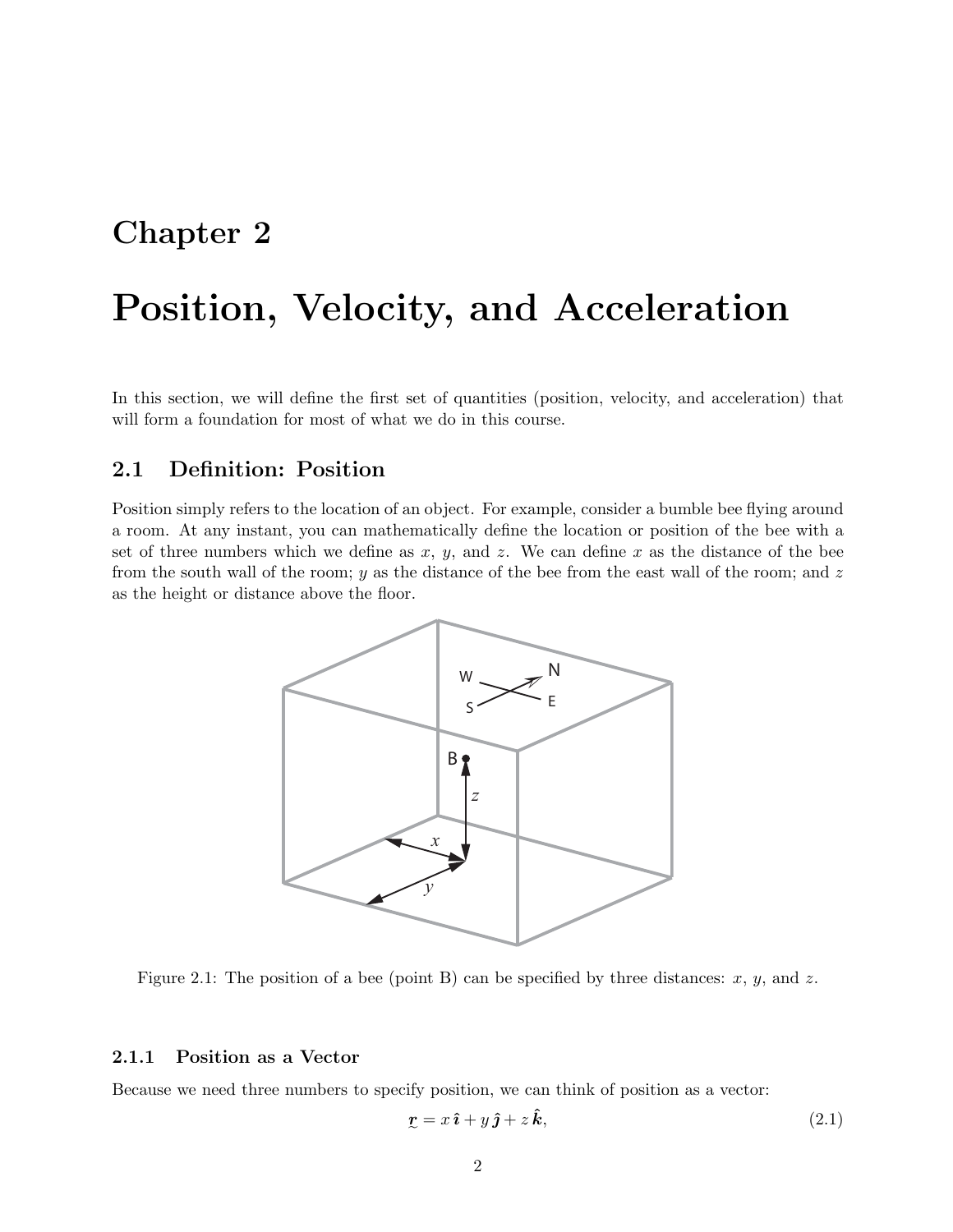where x, y, and z are the components of position in the  $\hat{i}$ ,  $\hat{j}$ , and  $\hat{k}$  directions.

By now, you should be quite familiar with the concept of a vector. If it's fuzzy, I urge you to look at the Appendix on Review of Vectors. Graphically, a position vector looks like that shown in Figure [2.2.](#page-1-0) Recall that a vector is something that has both *magnitude and direction*. The position vector's *magnitude* (length of the vector) is

$$
||\mathbf{r}|| = \sqrt{x^2 + y^2 + z^2}.
$$
\n(2.2)

-This is the distance of the bee from the origin of our coordinate system. The *direction* of the position vector is the direction of the bee as viewed from the origin of the coordinate system.



<span id="page-1-0"></span>Figure 2.2: The position vector,  $r$ .

#### **2.1.2 Reduced Dimensions**

Instead of being interested in a bee flying around a room, suppose that we are interested in a spider crawling on the floor. In this case, the spider's position can be written as

$$
\mathbf{r} = x\,\hat{\mathbf{i}} + y\,\hat{\mathbf{j}} + 0\,\hat{\mathbf{k}}.\tag{2.3}
$$

Here, the floor is defined as  $z \equiv 0$ , so the last term in the sum does not provide any important information and we can write

$$
\mathbf{r} = x\,\hat{\mathbf{i}} + y\,\hat{\mathbf{j}}.\tag{2.4}
$$

-Here we say that the dynamics of the spider is two dimensional (2D), since is position can be described by only two coordinates:  $x$ , and  $y$  (assuming the spider doesn't begin climbing up any walls).

One dimensional (1D) dynamics are also possible. You can think of a train car traveling on a long straight segment of railroad track. In this case, one could write the velocity vector as

$$
x = x \hat{\imath}, \tag{2.5}
$$

assuming the **ˆ***ı* direction is in the direction of the track.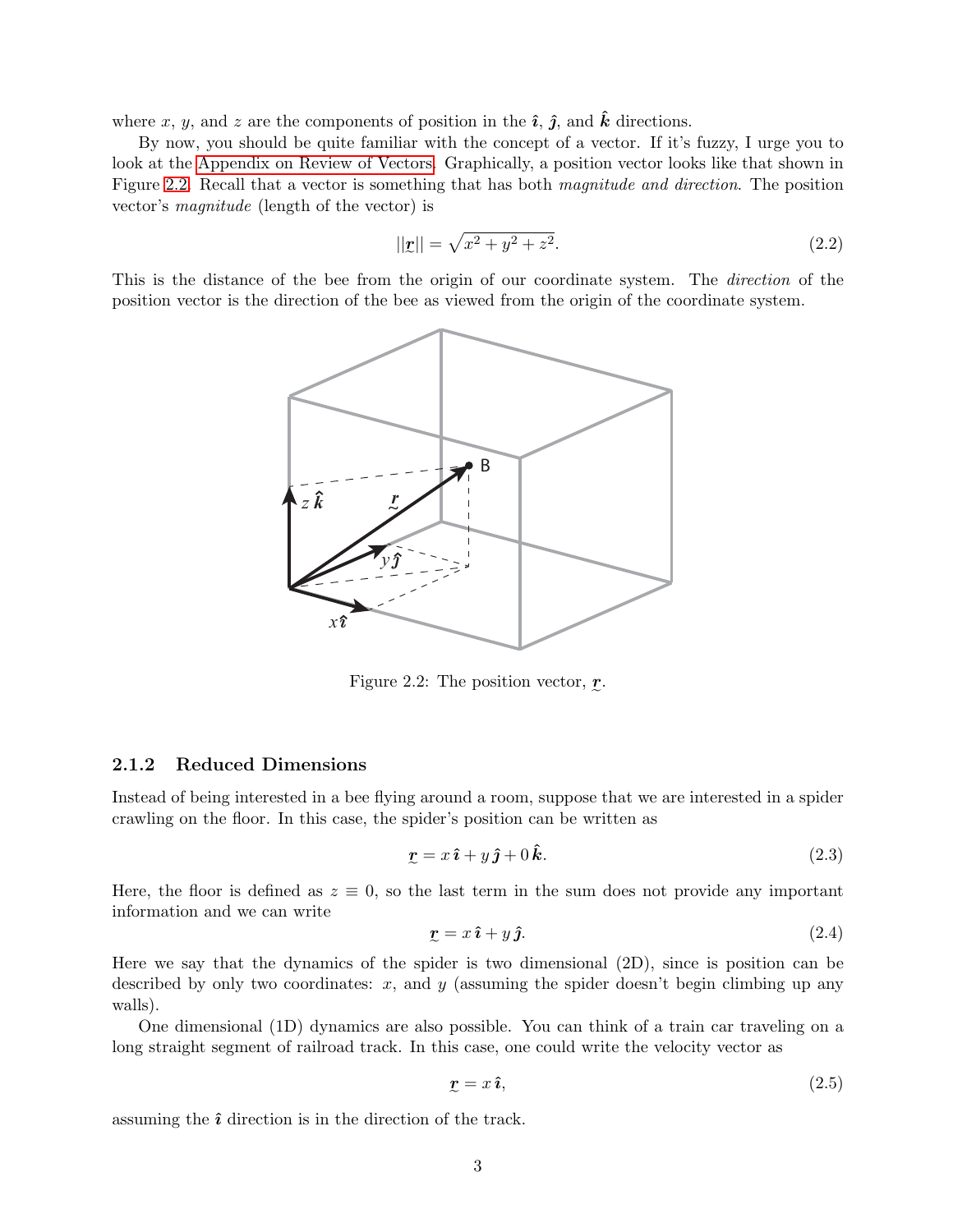#### <span id="page-2-2"></span>**2.1.3 Position Has Units of Length**

In mechanics all quantities have units of *mass*, *length*, *time*, or some combination of the three. Recall that, in our position vector of Equation [\(2.1\)](#page-0-0), the symbols x, y, and z represented distances of the bee from different reference planes. Distances are *lengths*. Thus position has units of *length*. It is very important that you know this.

## <span id="page-2-3"></span>**2.2 Definition: Velocity**

I suspect that you already have some notion of what velocity is. As you're driving your car, you may look down at the speedometer and observe that you're traveling at a *rate* of 60 miles per hour. That 60 mph is your velocity, right?

Well, kind of. In this section we're going to carefully define what velocity is. In mechanics, we define velocity as follows: **Velocity is the time derivative of the position** *vector.*

Sounds simple, eh? If your understanding of time derivative is a bit fuzzy, I urge you to read the brief review in Appendix B.1. Our definition of velocity is a little trickier than the derivatives in the appendix because here we're taking the derivative of a vector.

As we're developing our understanding of velocity, I will refer to the picture in Figure [2.3\(](#page-2-0)a). We can think of an ant walking along the path shown. At time  $t = t_0$ , we denote the position vector of the ant to be  $\mathbf{r}(t_0)$ .



<span id="page-2-0"></span>Figure 2.3: Definition of velocity.

The time derivative of the position *vector* at  $t_0$  is given by

<span id="page-2-1"></span>
$$
\underline{v}(t_0) = \frac{d\underline{r}}{dt}\bigg|_{t_0} = \lim_{t_1 \to t_0} \frac{\underline{r}(t_1) - \underline{r}(t_0)}{t_1 - t_0}.
$$
\n(2.6)

Because it is a derivative of a *vector*, it's a bit different than the time derivatives you saw in your first calculus class or in Appendix B.1. Nonetheless, the idea behind it is the same. Also, if you're having difficulty making sense of the vector subtraction in Figure [2.3,](#page-2-0) I urge you to look at Section A.3.2 in the Appendix.

Notice that the numerator is a difference between position vectors. Therefore, the numerator itself is a vector (shown in Figure [2.3\)](#page-2-0). And when we divide the difference vector by the time difference, and take the limit, we get another vector, the velocity vector. The velocity vector is shown in Figure [2.3\(](#page-2-0)c).

Here are some important observations to note about velocity:

• *Velocity is a vector.* According to the definition  $(2.6)$ , velocity is a difference vector divided by a scalar. As a vector, the velocity has both magnitude and direction.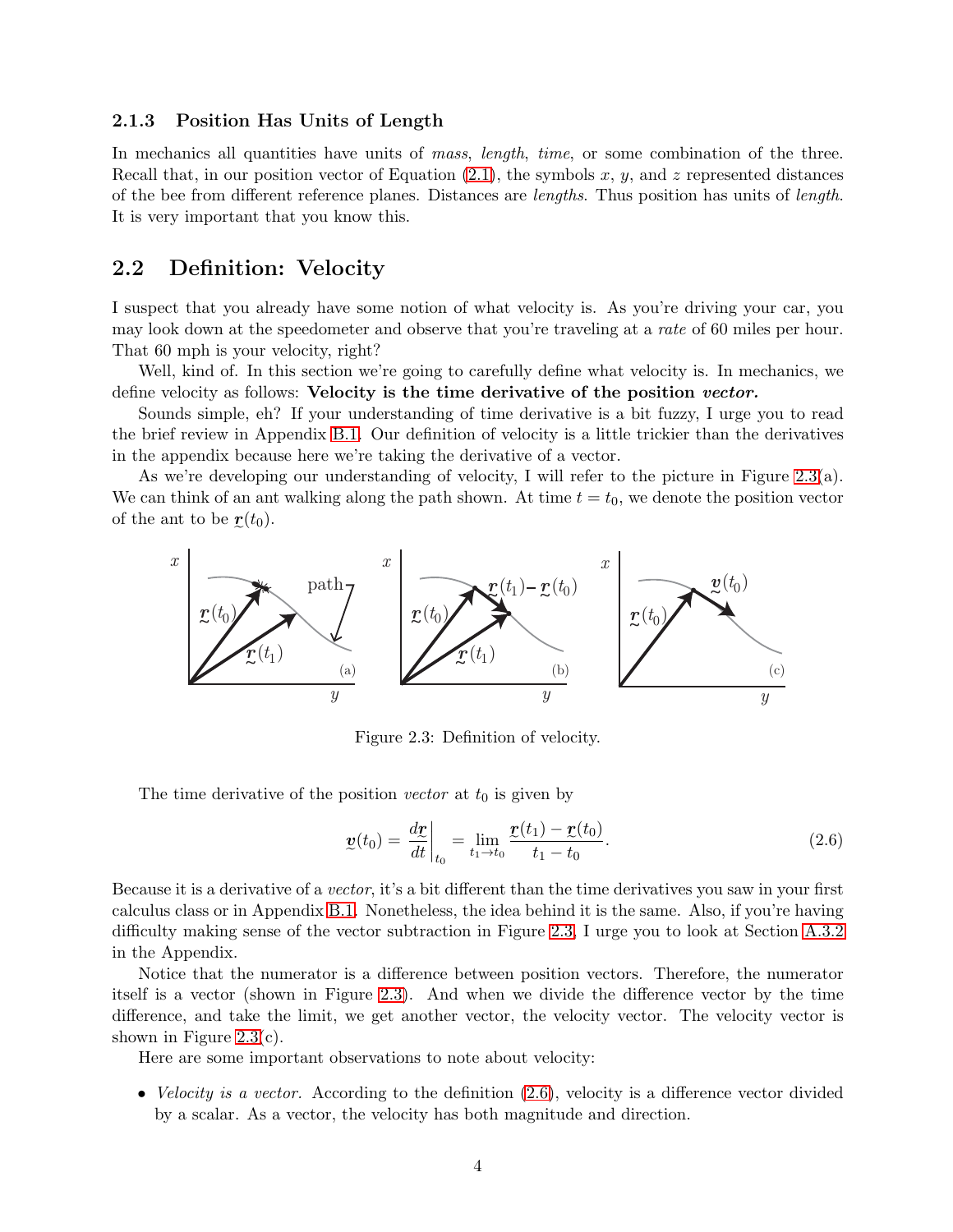- The *direction* of the velocity vector is always *tangent to the path*. It points in the direction that the object is moving.
- *Units of velocity.* Recall that position has units of length (Section [2.1.3\)](#page-2-2). Referring to Equation [\(2.6\)](#page-2-1), we see that velocity is a length divided by time (*length per time*). When discussing velocity, we often put it in terms of miles per hour, meters per second. We can express velocity in units of inches per year if we wanted to.
- *Speed.* Velocity and speed are *not* the same thing. Velocity is a vector. Speed is a scalar; it is the magnitude of velocity. It is an instantaneous measure of how much distance is covered per unit of time, a measure of how fast the object is moving.

## **2.3 Definition: Acceleration**

Acceleration is critically important in dynamics. To describe how forces hushing and pulling on an object affect the object's motion, we need to understand acceleration. We'll start with a definition: **Acceleration is the time derivative of the velocity** *vector***.**

We can write the acceleration at time  $t_0$  mathematically as

<span id="page-3-1"></span>
$$
\underline{\mathbf{a}}(t_0) = \frac{d\underline{\mathbf{v}}}{dt}\bigg|_{t_0} = \lim_{t_1 \to t_0} \frac{\underline{\mathbf{v}}(t_1) - \underline{\mathbf{v}}(t_0)}{t_1 - t_0}.
$$
\n(2.7)

Since velocity is a the derivative of position with respect to time, we can write acceleration as a second derivative:

$$
\mathbf{a}(t_0) = \left. \frac{d^2 \mathbf{r}}{dt^2} \right|_{t_0}
$$

#### <span id="page-3-2"></span>**2.3.1 Acceleration Example # 1**

To help us think about what acceleration means, I want us to work through a couple examples. The first is depicted in Figure [2.4,](#page-3-0) in which we imagine a car driving on a straight, flat road. The



<span id="page-3-0"></span>Figure 2.4: Top view of a car driving on a straight flat road.

figure also shows a plot of the car's *speed* v as a function of time. The car's *velocity* vector is given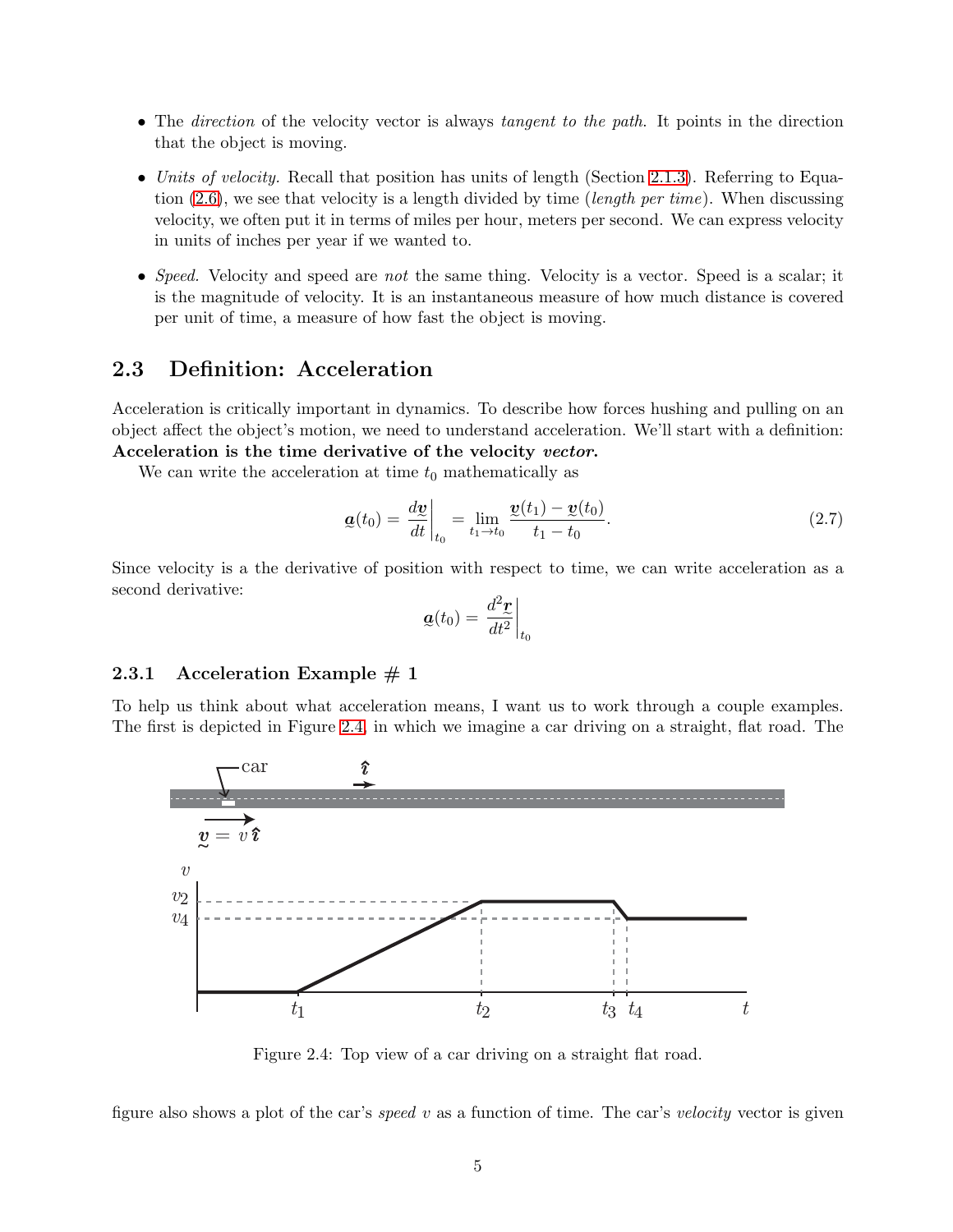by

<span id="page-4-0"></span>
$$
\mathbf{v} = v \,\hat{\mathbf{\imath}}.\tag{2.8}
$$

Initially, the car is stopped at a stop sign. It is motionless. Then, at time  $t_1$ , the car's speed begins increasing linearly. At time  $t_2$ , the car reaches and then temporarily maintains a constant speed  $v_2$ . At time  $t_3$ , suppose that the driver notices a police cruiser and immediately begins slowing down. At time  $t_4$ , the car reaches the speed limit  $v_4$ , and then maintains that speed.

### *The objective of this exercise is to find the acceleration of the car as a function of time.*

Using [\(2.8\)](#page-4-0) and our definition of acceleration [\(2.7\)](#page-3-1), we get

<span id="page-4-3"></span>
$$
\underline{\mathbf{a}} = \dot{\mathbf{v}} = \dot{v} \,\hat{\mathbf{\imath}}.\tag{2.9}
$$

--Thus, acceleration can be obtained by simply taking the time derivative of the speed curve in Figure [2.4.](#page-3-0) Our plot of  $a = \dot{v}$  as a function of time is shown in Figure [2.5.](#page-4-1)



<span id="page-4-1"></span>Figure 2.5: Plots of the *i* components of velocity and acceleration.

We should be careful in how we discuss these quantities. It is a *mistake* to say that the a in the plot is acceleration. Why? Because acceleration is a *vector*. The acceleration vector is  $\mathbf{a} = a\hat{\imath}$ . So the scalar a is the  $\hat{i}$  component (only non-zero component) of acceleration<sup>[1](#page-4-2)</sup>.

Note that for  $t < t_1$ , the car is motionless and there is no acceleration. From  $t_1$  through  $t_2$ , the velocity in the  $\hat{i}$  direction is increasing. Therefore, we have acceleration in the positive  $\hat{i}$  direction. Since speed is increasing at a constant rate (constant slope), the acceleration is constant between  $t_1$  and  $t_2$ .

The car is cruising its maximum speed between  $t_2$  and  $t_3$ . Since that speed is *constant* (unchanging) in this time interval, the acceleration is *zero.* Similarly, for  $t > t_4$ , acceleration is zero when the car is traveling at a different constant rate, at the speed limit.

Between  $t_3$  and  $t_4$ , the speed of the car is decreasing. The slope of the v versus t curve is negative. Therefore, the acceleration is in the negative  $\hat{\imath}$  direction.

<span id="page-4-2"></span><sup>&</sup>lt;sup>1</sup>If my discussion about vectors is confusing I urge you to read through Appendix A.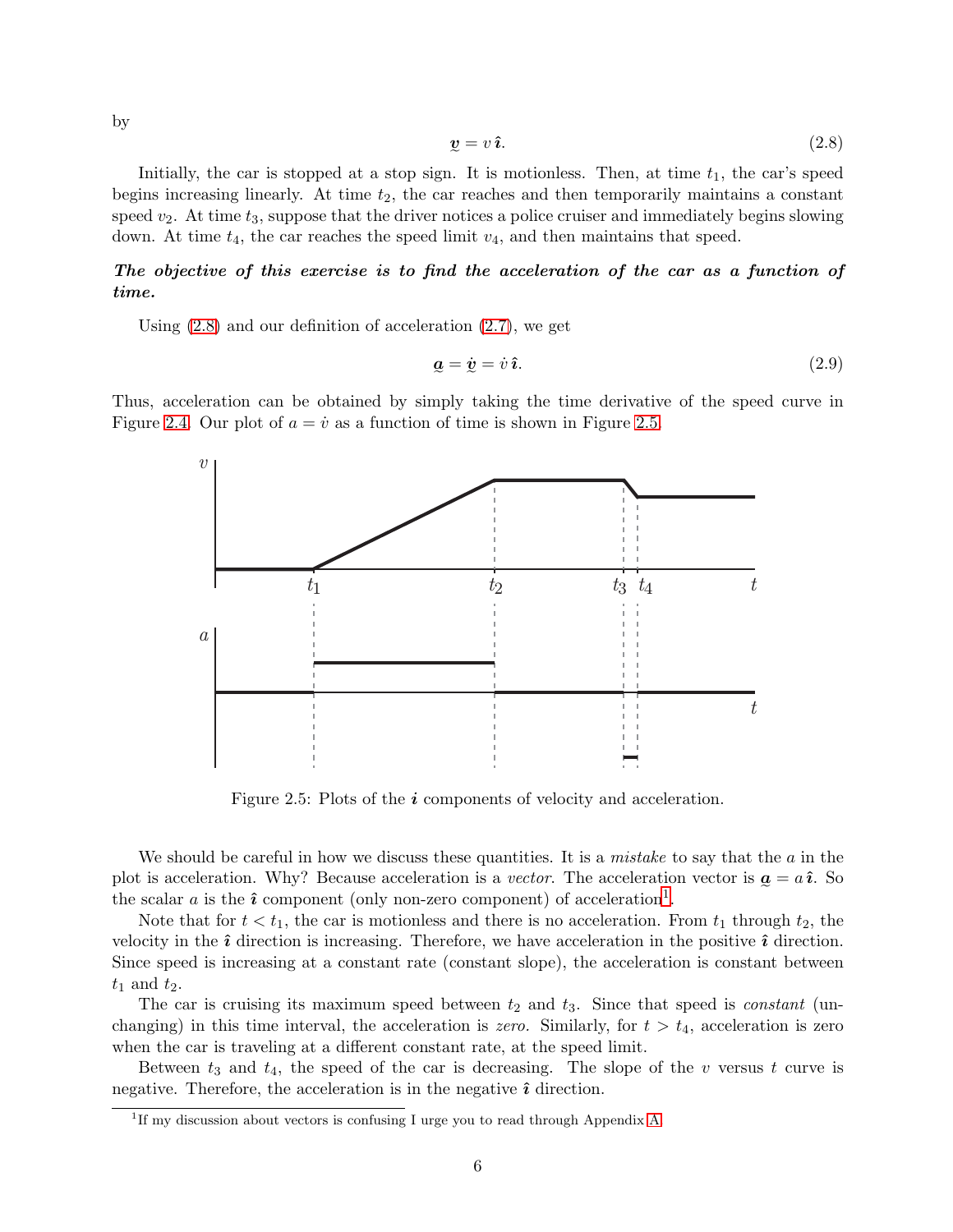Note that the slope of the v versus t is steeper (negative) between  $t_3$  and  $t_4$  than it is between  $t_1$ and  $t_2$ . As a result, the acceleration between  $t_3$  and  $t_4$  has a bigger magnitude than the acceleration between  $t_1$  and  $t_2$ . If there are aspects of taking derivatives that seem fuzzy to you, I urge you to read Appendix B.1.

#### **A Geometric Perspective**

In calculating the acceleration above, we used Equation [\(2.9\)](#page-4-3) and then took the derivative of the *i* component of velocity (a scalar). It might be instructive to try taking a derivative of the velocity vector directly.

Recall from [\(2.7\)](#page-3-1), that the acceleration vector is a ratio. Change in the velocity vector is in the numerator; change in time is in the denominator. In Figure [2.6,](#page-6-0) I show the plot of the car's speed again, along with four pairs of times at at which we can examine the change in velocity. Each of the pairs of times are spaced a time  $\Delta t$  apart as indicated in the figure.

We'll start by looking at part (w) of Figure [2.6.](#page-6-0) On the left side, I show the velocity vector at times  $t_A$  and  $t_B$ . I also show the difference  $v(t_b) - v(t_a)$ . On the right side of Figure [2.6,](#page-6-0) I show the vector

<span id="page-5-1"></span>
$$
\frac{\boldsymbol{v}(t_b) - \boldsymbol{v}(t_a)}{\Delta t},\tag{2.10}
$$

which, except for the limit part, is the acceleration vector<sup>[2](#page-5-0)</sup>. Because the difference vector  $v(t_b)$  –  $v(t_a)$  is in the positive *i* direction, the acceleration vector is also in the positive *i* direction.

In Figure [2.6\(](#page-6-0)x), we do the same thing at times  $t_c$  and  $t_d$ . Although the velocity vectors  $v(t_c)$ and  $\mathbf{v}(t_d)$  are "bigger" than  $\mathbf{v}(t_a)$  and  $\mathbf{v}(t_b)$ , the differences  $\mathbf{v}(t_d) - \mathbf{v}(t_c)$  and  $\mathbf{v}(t_b) - \mathbf{v}(t_a)$  are the same. This is because the  $\Delta t$ s are the same in both cases and the slopes of  $v(t)$  are the same. Therefore the accelerations are the same. In fact, we get the same acceleration vector in the positive  $i$  direction in the entire interval between  $t_1$  and  $t_2$ .

At times  $t_e$  and  $t_f$ , the velocities are the same, and thus the difference  $v(t_f) - v(t_e)$  is **0**, the zero vector. The numerator is the zero vector, and thus the acceleration is the zero vector.

When we repeat the process at  $t_q$  and  $t_h$ , we find that the difference vector  $\mathbf{v}(t_h) - \mathbf{v}(t_q)$  points in the negative  $\boldsymbol{i}$  direction. It's because the velocity is getting "smaller". Thus, the acceleration vector is in the negative *i* direction. Because the difference  $v(t_h) - v(t_q)$  has bigger magnitude than that of the difference  $v(t_b) - v(t_a)$ , and the two  $\Delta t$ s are the same, the negative acceleration in Figure [2.6\(](#page-6-0)z) has bigger magnitude than the positive acceleration in Figure 2.6(w).

#### <span id="page-5-2"></span>**2.3.2 Acceleration Example # 2**

In this next example, I want you to think of a car driving at a constant speed of 55 mph on a flat but winding road. As shown in Figure [2.7,](#page-7-0) the initial segment of road, up to point A, is straight. From point A to point B, the car makes a gentle left turn along a circular arc of radius R*AB*. Between points B and C, the track is straight again. Then the car makes a right turn on a circular arc from point C to point D. The radius of the second arc,  $R_{CD}$  is smaller than the radius of the first arc R*AB*. Therefore, the second turn is a bit "sharper" than the first. After point D, the road is straight again.

Again, the objective of the exercise is to *find the acceleration of the car as it travels along the path shown.*

<span id="page-5-0"></span> ${}^{2}$ It's rather straightforward to show that, in this case, the acceleration vector and  $(2.10)$ , without the limit, are identical.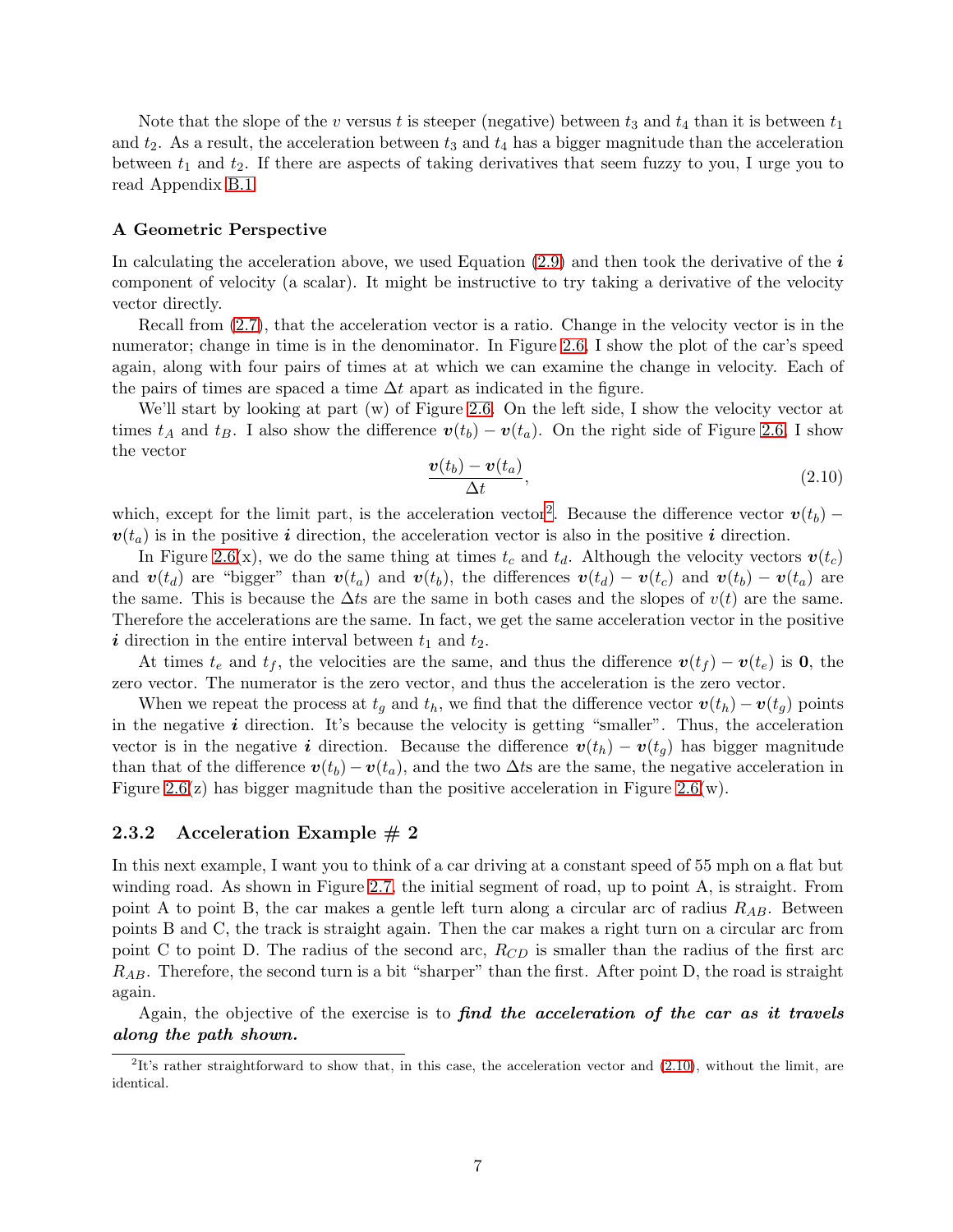

<span id="page-6-0"></span>Figure 2.6: A geometric perspective for looking at acceleration.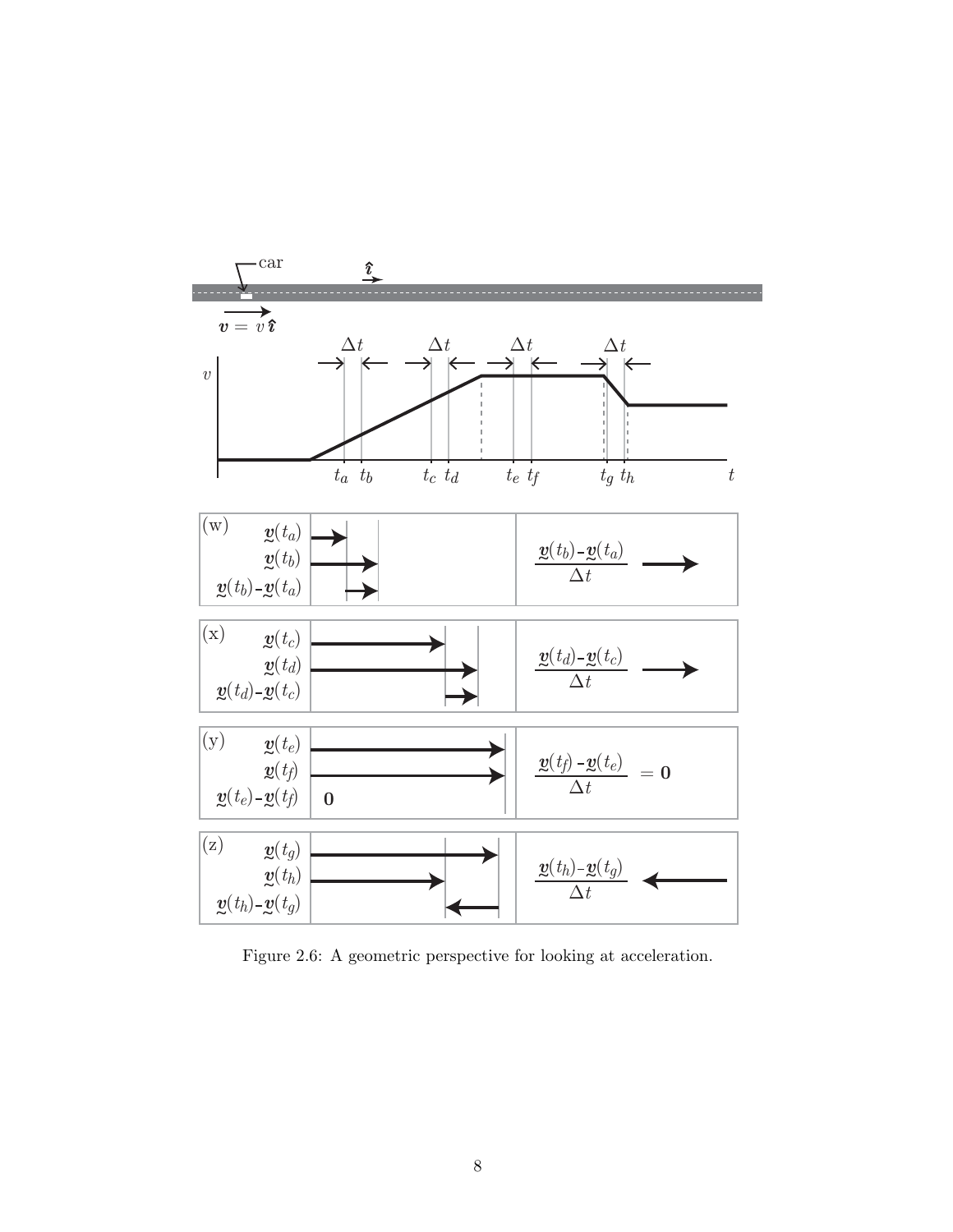

<span id="page-7-0"></span>Figure 2.7: A car that drives at a constant speed on a winding path (top view).

#### **A trick question?**

At first glance, this may appear to be a trick question. In the first sentence of the section, I say that the car is traveling at a *constant* speed. Well, if the speed is constant, then the time derivative of the speed is zero. Therefore, the acceleration must be zero, right?

Be careful! Acceleration is *not* the derivative of speed. It is the derivative of the *velocity vector*. Since the speed is constant, the magnitude of the velocity vector does not change. However, the direction of the velocity vector changes, doesn't it?

At point A, the car is traveling due East (according to the compass directions labeled in Figure [2.7\)](#page-7-0). At points B and C, the car is traveling northeast. At point D, the car is traveling southeast.

Recall from Section [2.2](#page-2-3) that the velocity vector is always tangent to the path, pointing in the direction of the car's motion. As the car travels along the curvy path of Figure [2.7,](#page-7-0) the velocity vector changes because its direction changes. Therefore the acceleration vector, generally, is not zero.

#### **Acceleration Due to Path Curvature**

In Figure [2.8,](#page-8-0) I show the path (dashed) of the car through the first left turn, and I label two points on the path "a" and "b." We let  $t_a$  and  $t_b$  denote the times at which the car passes points "a" and "b." Furthermore, I've drawn the velocity vectors at these two points:  $\mathbf{v}(t_a)$  and  $\mathbf{v}(t_b)$ .

- - Note that the two velocity vectors have the same magnitude (length), because speed is constant – it's the same everywhere. However, in terms of direction, we see that velocity is always tangent to the path. as the car moves along the path, the direction of the velocity vector changes.

At the lower right side of Figure [2.8,](#page-8-0) I enlarge the velocity vectors a bit, just so that it's easier to see all the pieces. When we place the two velocity vectors together tail-to-tail, it becomes easy to visualize the difference  $\mathbf{v}(t_b) - \mathbf{v}(t_a)$ . Then, when we take the velocity difference and divide by the time difference  $t_b - t_a$ , we get a vector approximating the acceleration, shown in the upper right corner of the figure.

Aha! We see that the acceleration vector appears to point toward the inside part of the curve. Note that our approximation of the acceleration vector is almost perpendicular to the velocity vector.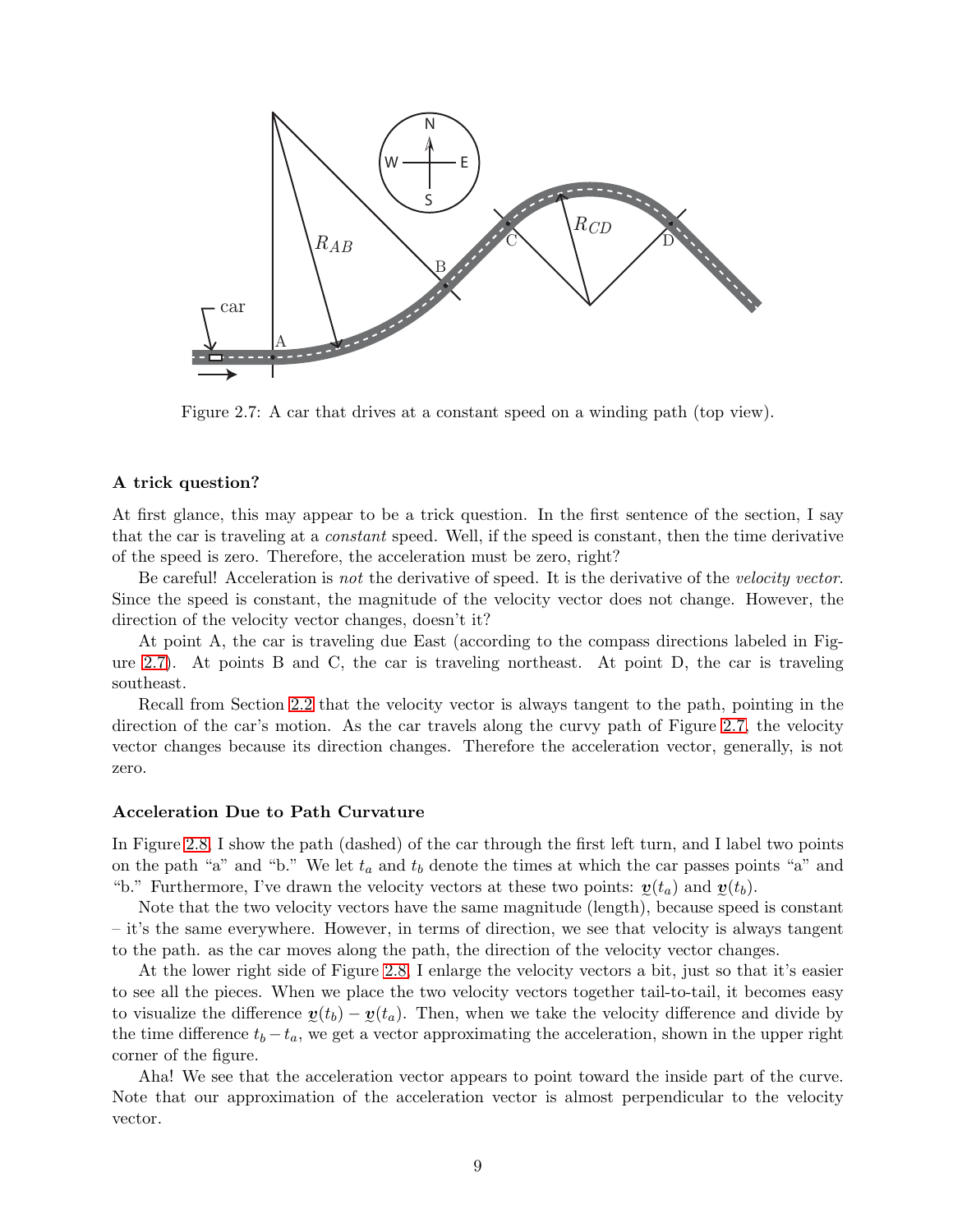

<span id="page-8-0"></span>Figure 2.8: Velocity vectors and differences in the first left turn of the road.

#### **A Closer Look at the Direction of Acceleration**

To examine the direction of the acceleration vector more closely, let's consider the vector triangle containing  $\mathbf{v}(t_a)$ ,  $\mathbf{v}(t_b)$ , and  $\mathbf{v}(t_b) - \mathbf{v}(t_a)$ . I reproduce the triangle in Figure [2.9,](#page-8-1) even larger, so that we can see the angles better.



<span id="page-8-1"></span>Figure 2.9: Velocity triangle from Figure [2.8.](#page-8-0)

Here, we let  $\alpha$  denote the angle between the two velocity vectors. And since the two velocity vectors have the same magnitude, the two long sides of the triangle have the same length. The triangle is an isosceles triangle. As a consequence, the two other interior angles must be  $90° - \alpha/2$ .

Therefore, our approximation of the acceleration isn't quite perpendicular to the velocity vector. The angle between the two is  $90° - \alpha/2$  rather than  $90°$ . But it's almost perpendicular since  $\alpha$  is small.

Now recall that the actual acceleration, since it is a derivative, has a limit in it:

$$
\mathbf{a}(t_a) = \lim_{t_b \to t_a} \frac{\mathbf{v}(t_b) - \mathbf{v}(t_a)}{t_b - t_a}.
$$
\n(2.11)

So when we let  $t_b$  approach  $t_a$  in the limit, the two vectors get closer together; the angle  $\alpha$  gets smaller. Thus, in the limit, the *acceleration vector is perpendicular to the velocity vector.* And since the velocity vector is tangent to the path, we can say the acceleration vector is perpendicular to the path.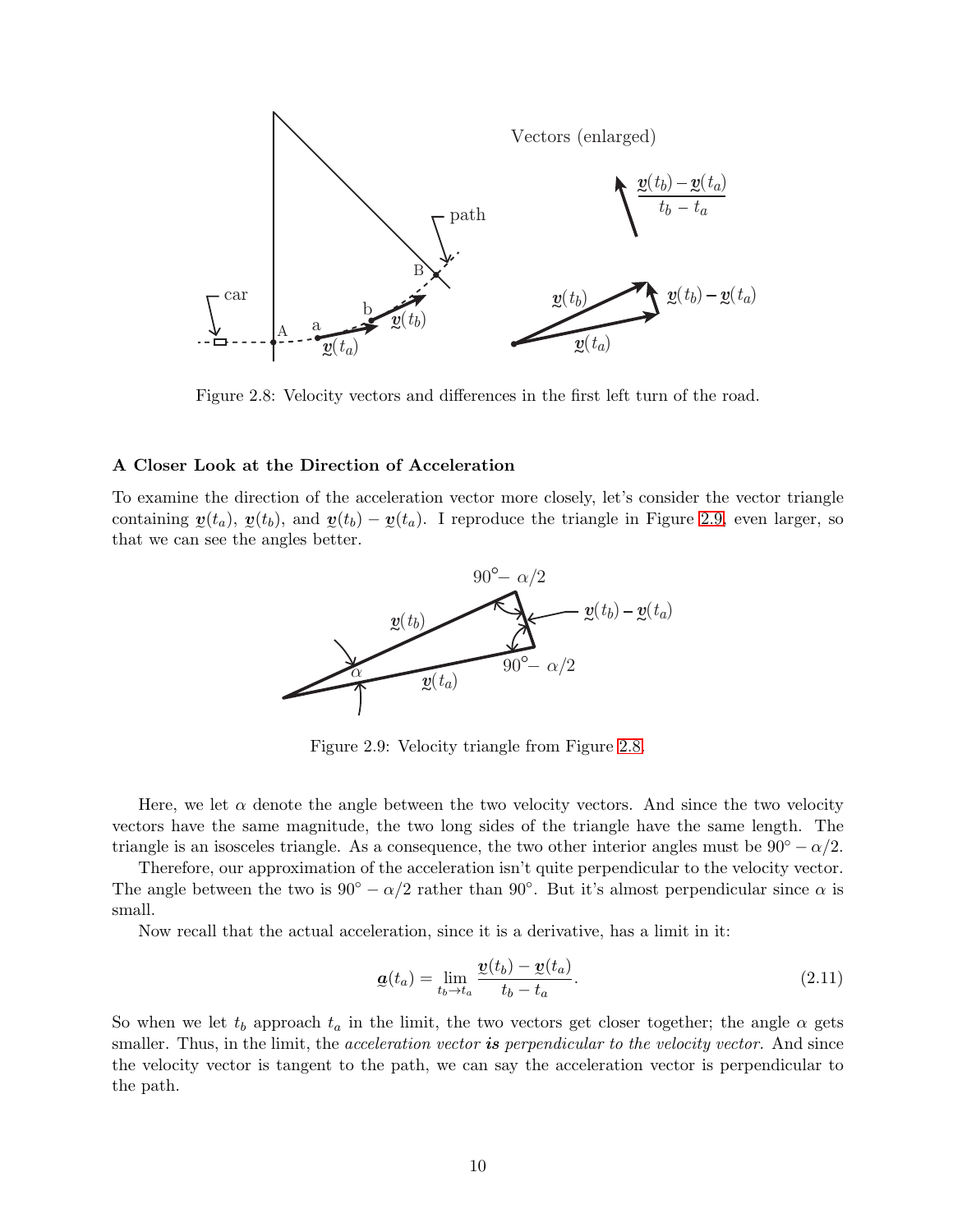#### **Thinking About Assumptions**

At the beginning of Section [2.3.2,](#page-5-2) we said that the road between points A and B was a circular path. However, none of the arguments we've made thus far required the path to be circular. The path just needed to be curved.

Our results so far simply state that when an object is moving at a constant speed along a curved path, its acceleration is perpendicular to the path and points toward the "inside" of the curve.

#### **Dependence on Speed**

At the beginning of Section [2.3.2,](#page-5-2) I stated that the car was traveling at a constant speed of 55 mph. How does the acceleration differ if the car was going at a constant speed of 110 mph instead?

Let's redraw Figure [2.8,](#page-8-0) but this time we'll do it for the faster speed. The result is in Figure [2.10.](#page-9-0) For reference, I have shown the previous vectors from Figure [2.8](#page-8-0) in light gray.



<span id="page-9-0"></span>Figure 2.10: Velocity vector triangle analogous to that of Figure [2.8,](#page-8-0) except the car is traveling twice as fast. Previous results are shown in light gray.

Recall that when the car was traveling at 55 mph, we defined two points labeled "a" and "b" in Figure [2.8.](#page-8-0) Similarly, we define points a' and b' in Figure [2.10.](#page-9-0) The point a' is chosen so that it coincides with point "a" exactly. Then, point b' is chosen so that the time differences are the same,

<span id="page-9-1"></span>
$$
t_{b'} - t_{a'} = t_b - t_a.
$$
\n(2.12)

Point b' is twice as far down the track than point "b" because the car is going twice as fast: it covers twice the distance in the same amount of time.

The new velocity vector triangle is shown on the right half of Figure [2.10.](#page-9-0) Notice that the vectors  $\mathbf{v}(t_{a'})$  and  $\mathbf{v}(t_{b'})$  are twice as large as the vectors  $\mathbf{v}(t_a)$  and  $\mathbf{v}(t_b)$ .

If doubling the length of two sides of the velocity triangle were the only effects of doubling the speed, then the difference  $\mathbf{v}(t_{b}) - \mathbf{v}(t_{a})$  would double in size as well. But here, we also double the size of the interior angle  $\alpha' = 2\alpha$ . [Recall that point b' is twice as far down the circular track.] This causes the difference to double again. As a result,  $y(t_{b}) - y(t_{a'})$  is about four times larger than the original difference  $y(t_b) - y(t_a)$ .

Recall that the time differences [\(2.12\)](#page-9-1) are identical. Therefore the acceleration for the 110 mph case predicted by Figure [2.10](#page-9-0) is approximately four times larger in magnitude than the acceleration predicted in the 55 mph case of Figure [2.8.](#page-8-0) The fact that doubling the speed causes the amplitude to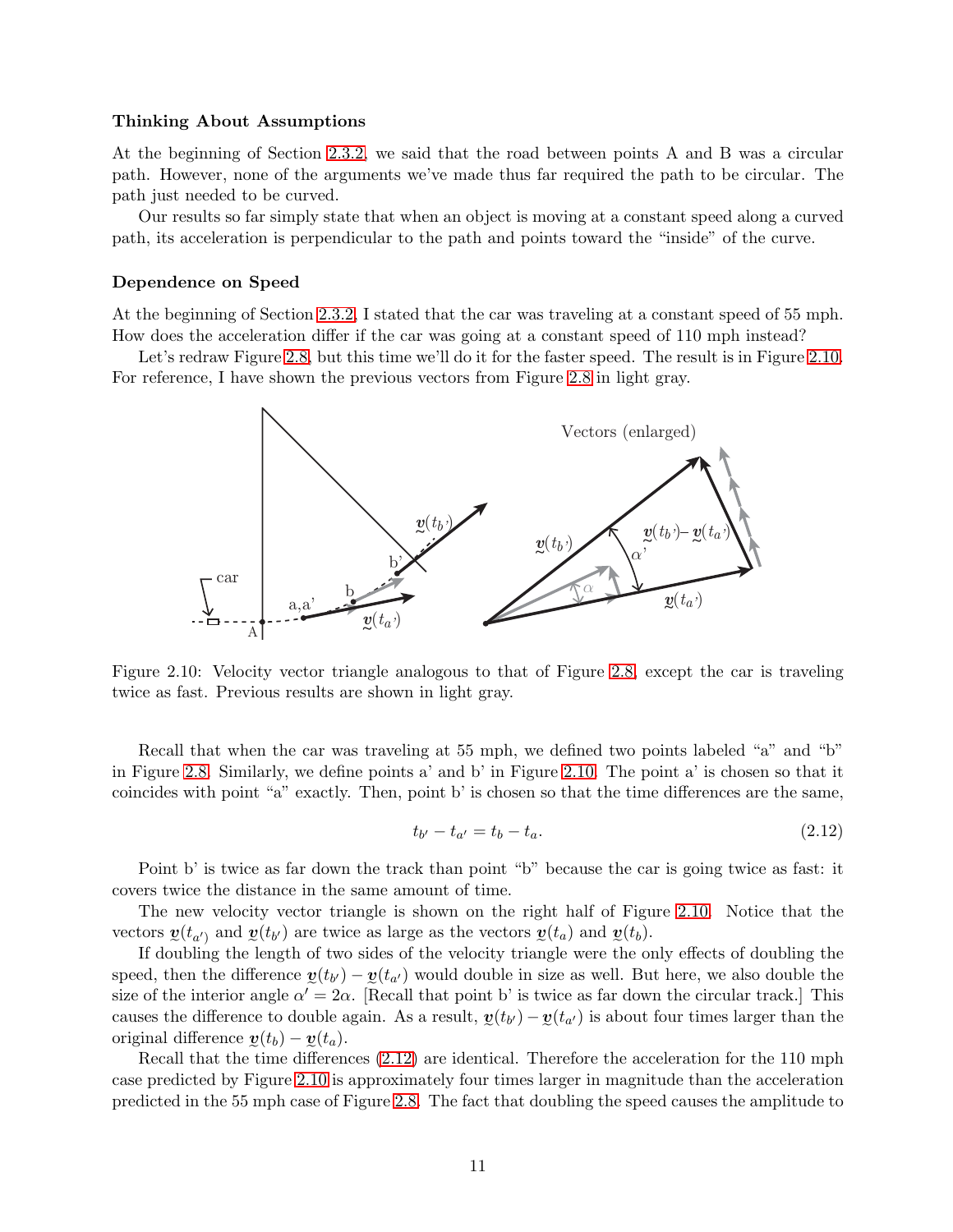quadruple in magnitude suggests that the acceleration magnitude is proportional to speed squared:

<span id="page-10-1"></span>
$$
|\mathbf{Q}| \sim v^2. \tag{2.13}
$$

#### **Dependence on Radius of Curvature**

You may recall in Figure [2.7](#page-7-0) that the first curve is rather gentle while the second is sharper. We can quantify the "sharpness" of the curve by the radius of the circular arc. The smaller the radius, the sharper the curve. Now we can ask the question: *How does the acceleration depend on the radius of curvature?*

In Figure [2.11,](#page-10-0) we show the gentle left turn as well as the sharper right turn. The radius of the right turn is half as large as the radius for the left turn:  $R_{AB} = 2 R_{CD}$ . We'll assume that the car is traveling at a constant rate of 55 mph as we did originally.



<span id="page-10-0"></span>Figure 2.11: Velocity vector triangles for the gentle left turn and the sharper right turn.

The velocity vectors for the gentle left turn are the same as those already presented in Figure [2.7.](#page-7-0) The new information lies on the right side of the figure, where I defined points "c" and "d" so that the distance between points "c" and "d" (along the circular arc) is the same as the distance between points "a" and "b". Because the car is traveling at the same speed along the entire track, we get  $t_d - t_c = t_b - t_a.$ 

Observe that the velocity vectors  $y(t_c)$  and  $y(t_d)$  have the same magnitude, and they have the same magnitude as  $y(t_a)$  and  $y(t_b)$ . Notice, however, that the direction of the car changes more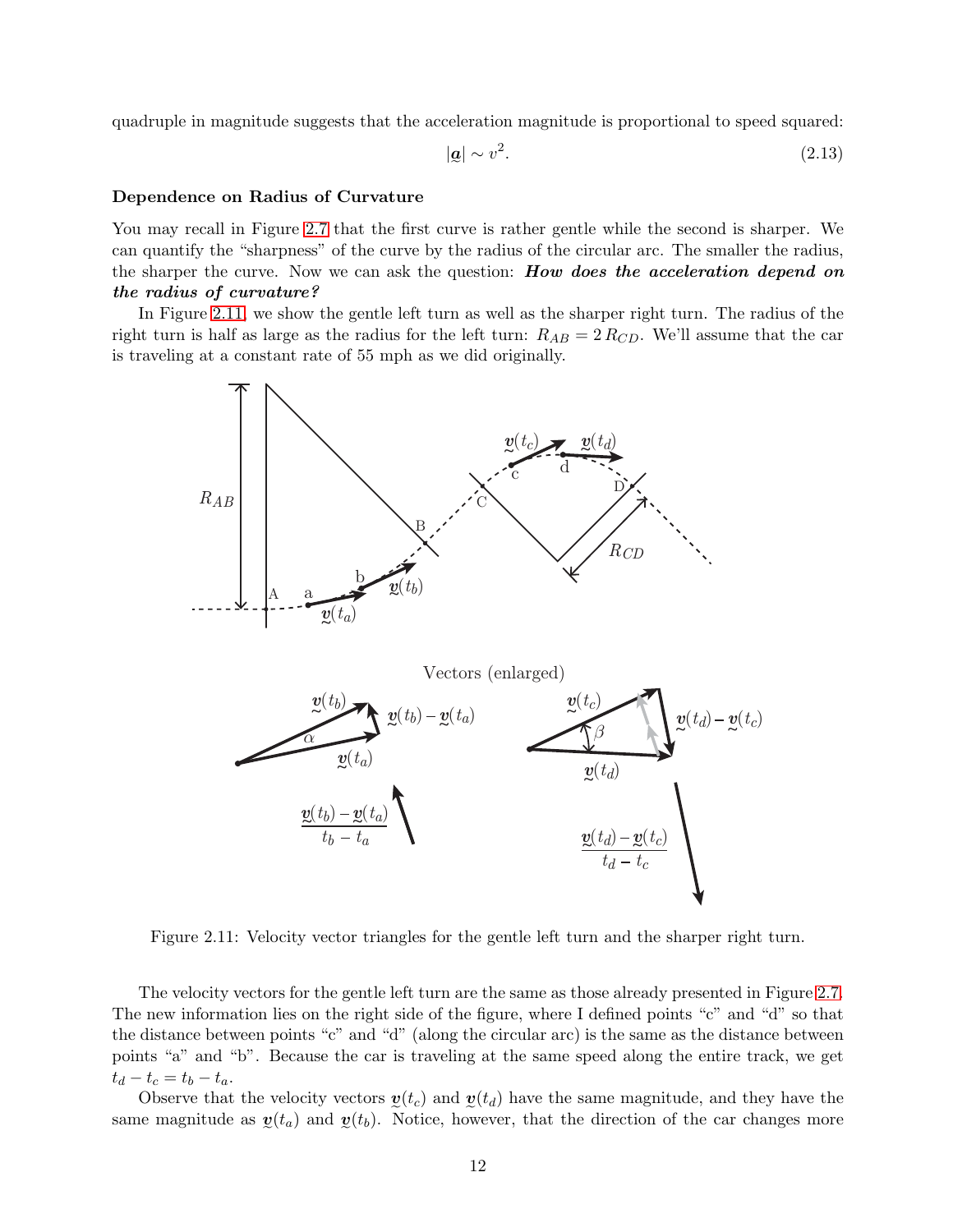rapidly in the sharper turn. The interior angle  $\beta$  for the right turn is twice as big as the interior angle for the left turn,  $\alpha$ . As a consequence, the velocity difference for the sharp turn,  $\mathbf{v}(t_d) - \mathbf{v}(t_c)$ , is roughly twice as big in magnitude as the velocity difference for the gentle turn,  $y(t_b) - y(t_a)$ . Therefore, our estimates of acceleration come in roughly a two-to-one ratio:

$$
\frac{\underline{v}(t_d) - \underline{v}(t_c)}{t_d - t_c} \approx 2 \frac{\underline{v}(t_b) - \underline{v}(t_a)}{t_b - t_a}.
$$

As we'll show in Section ??, the approximation above becomes exact when we take the limit and calculate the derivative properly.

Combining this result with the dependence on acceleration expressed in Equation [\(2.13\)](#page-10-1), we get

$$
|\mathbf{g}| \sim \frac{v^2}{R}.\tag{2.14}
$$

#### **Acceleration on the Road as a Whole**

In Figure [2.12,](#page-11-0) I show acceleration vectors — magnitude and direction — at several points along the road. The points are roughly equally spaced.



<span id="page-11-0"></span>Figure 2.12: Acceleration vectors at several points along the path.

The first thing to note is that, in the straight sections of the path, there is no acceleration. The velocity vector is not changing its magnitude or direction.

In the curved portions of the track, the acceleration vectors are perpendicular to the path and point toward the "center of curvature." Because the right turn is a "sharper" turn, the acceleration vectors there are larger in magnitude.

**Something to think about.** In this exercise we assumed that the car was traveling along the track from left to right at a constant speed of 55 mph. Now suppose that the car is traveling from right to left at 55 mph. How does the acceleration change under these circumstances?

#### **2.3.3 Acceleration, Combining Examples #1 and #2**

You'll recall, that in Example 1, the road was straight, but the speed changed. Then, in Example  $\#2$ , we held the speed constant, but allowed the direction to change. In the first case, the acceleration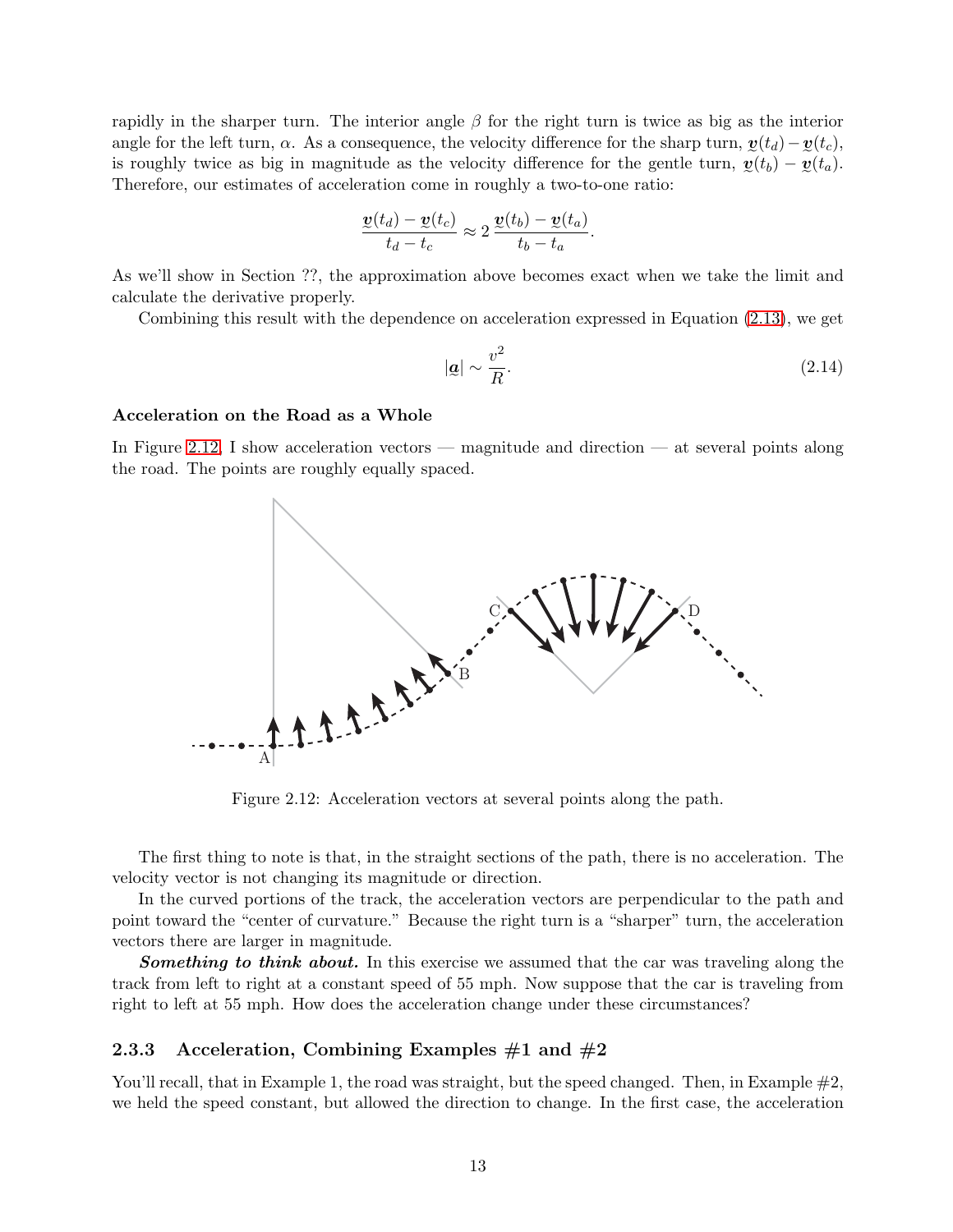was pointing in the direction of the path. In the second case, the acceleration was perpendicular to the path.

When the car is able to execute a more general motion in which it is allowed to change its direction *and* change its speed, it has both types of acceleration. We can write the acceleration as

$$
\mathbf{a} = a_t \,\hat{\mathbf{e}}_t + a_n \,\hat{\mathbf{e}}_n. \tag{2.15}
$$

Here,  $e_t$  and  $e_n$  are basis vectors that point tangent and perpendicular (normal) to the path re-spectively. In Figure [2.13,](#page-12-0) I draw examples of  $\hat{\mathbf{e}}_t$  and  $\hat{\mathbf{e}}_n$  at different points along the path.



<span id="page-12-0"></span>Figure 2.13: Basis vectors for tangential and perpendicular (normal) directions.

The *tangengential component* of acceleration is simply the time derivative of the speed as we found in Section [2.3.1:](#page-3-2)

$$
a_t = \dot{v}.\tag{2.16}
$$

The *normal component* of accelerate is proportional to speed squared divided by radius of curvature.

$$
a_n \sim \frac{v^2}{R}.\tag{2.17}
$$

In Chapter ???, we will derive the expressions for  $a_t$  and  $a_n$  more rigorously.

#### **2.3.4 Units of Acceleration**

With position and velocity, we were careful to specify unit. It's a theme we'll continue throughout the semester. We can deduce the units of acceleration by examining the definition in Equation [\(2.7\)](#page-3-1). Notice that the numerator on the right hand side is a velocity, which has units of length per time. Meanwhile, the denominator has units of time. Therefore, *acceleration has units of length per time squared.*  $(L/T^2)$ 

Now in the previous section, we said that the normal component of acceleration is proportional to  $v^2/R$ . Let's look at the units of  $v^2/R$ . Recall that speed, v, has units of length per time  $(L/T)$ , while  $R$  is the radius, a length  $(L)$ . Therefore,

$$
\left[\frac{v^2}{R}\right] = \frac{\left(\frac{L}{T}\right)^2}{L} = \frac{L^2}{T^2 L} = \frac{L}{T^2}.
$$
\n(2.18)

Aha! The quantity  $v^2/R$  is a length per time squared, just like acceleration. This is no coincidence.